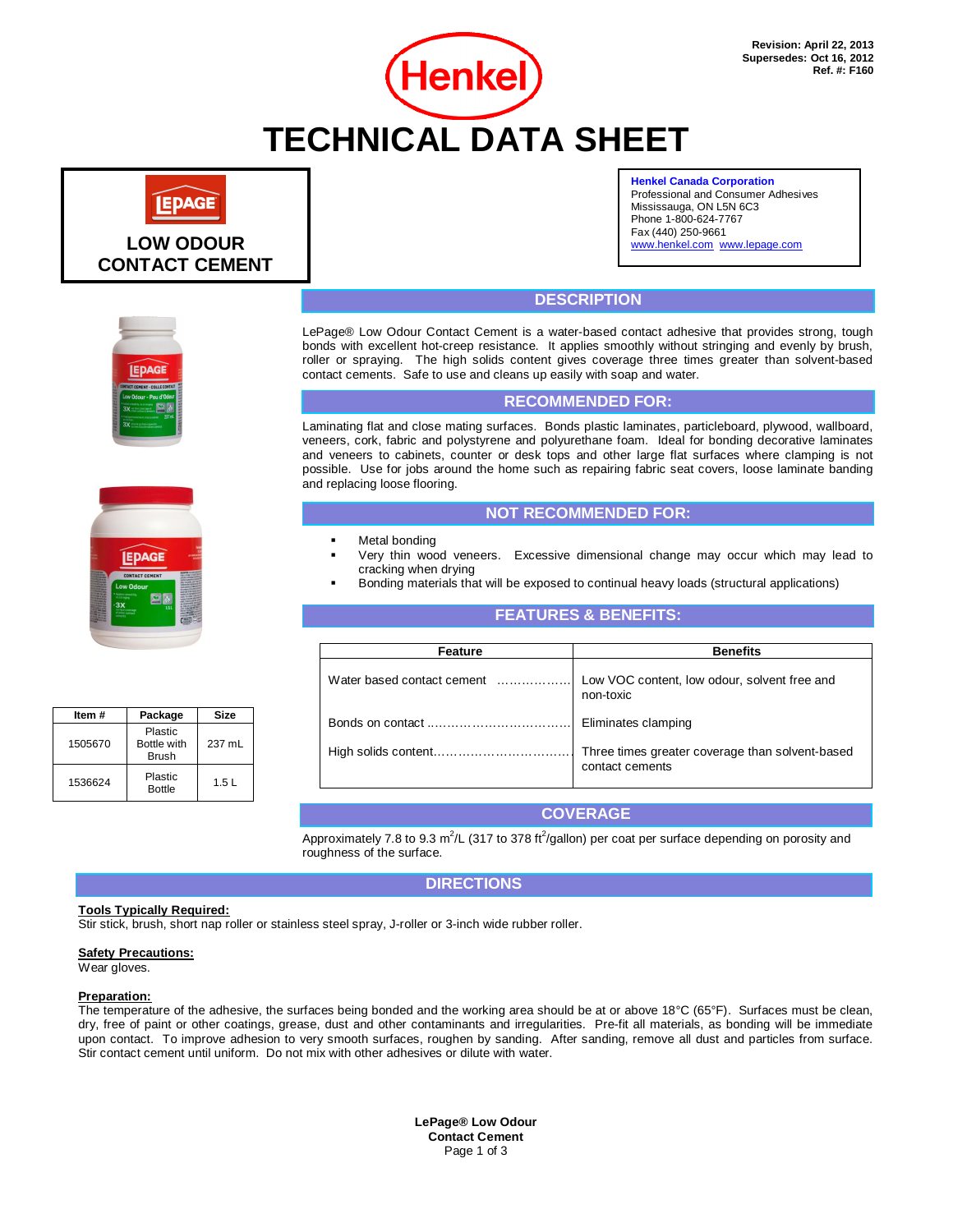#### **Application:**

Apply an even, generous coat to both surfaces using a brush or short nap roller. Coverage will vary with porosity, roughness of the surface and thickness of application. Very porous surfaces, such as particleboard, require two coats. Between coats and before joining the substrates, allow 30 to 40 minutes drying time or until the adhesive turns from a milky white to a transparent gloss. Heavy adhesive application, high humidity or low temperatures will lengthen the time for adequate drying. Typically the adhesive will dry in 30 to 40 minutes at 23°C and 50% relative humidity. Drying time can be accelerated by the use of hot air ovens, fans or heat (IR) lamps. Join surfaces within one hour after last coat of adhesive has been applied. If the surfaces are left to dry beyond one hour, applying another thin coat will reactivate the adhesive. Again the adhesive must be allowed to dry before bonding. Dry contact cement should have a uniform glossy appearance when adequately coated. Any dull spots indicate a second coat of adhesive is necessary. Dull spots occur because too little adhesive was applied or because of excessive absorption into the surfaces. When applying edge banding to particle board and plywood end cuts a minimum of two coats to the edges will be required.

Position materials carefully since bonding is immediate and parts cannot be repositioned once contact has been made. Dowels or clean rods placed between the substrates can be used to aid in positioning when bonding large surfaces. These are then removed before making contact. Apply pressure to the entire area from the centre to the edges using a J-roller or 3-inch wide rubber hand roller. Roll in two directions at 90 $^{\circ}$  to each other paying special attention to the edges. Apply as much pressure as possible without damaging the materials. A pinch roller or rotary press may also be used. Bonded assemblies may be trimmed, cut or machined immediately after bonding.

It is possible to bond polystyrene and polyurethane foam to metal by applying solvent-based LePage® Heavy Duty Contact Cement to the metal surface and LePage® Low Odour Contact Cement to the polystyrene or polyurethane foam. Observe the recommended drying times for each adhesive, join and press together.

For spray application: Spray equipment must have stainless steel fittings, passages, fluid tips and needles. Fluid lines can be nylon lined or PVC. Do not use piston or pogo pumps. The atomization pressure at the gun should be 5 to 20 psi and the fluid pressure should be 10 to 15 psi. A coating weight of 2.5 to 3.5 dry grams / sq. ft. should be applied.

#### **Bonding failures:**

Delamination and bubbling can result because of:<br>
1) Insufficient adhesive.

- Insufficient adhesive,
- 2) Insufficient or excessive drying time before bonding.<br>3) Inadequate pressure applied when bonding.
- Inadequate pressure applied when bonding,
- 4) Inadequate contact because of irregularities in the surfaces being bonded which prevent the adhesive layers contacting each other when applying pressure,
- 5) Application or bonding below the recommended minimum temperature.

In some cases delamination or bubbling of the laminate can be corrected by reactivating the adhesive using a hot iron over a towel to protect the surfaces and then immediately reapplying pressure. It may be necessary to pierce the bubble with a very fine hole or knife cut to allow any vapours to escape.

#### **Clean-up**

Clean tools and adhesive residue immediately with warm, soapy water. Cured contact cement may be carefully cut away with a sharp-edged tool.

### **STORAGE AND DISPOSAL**

DAMAGED BY FREEZING. Store at room temperature between 16°C (60°F) and 27°C (80°F) for optimal shelf life. Close lid tightly to prevent drying and contamination. Do not transfer to other metal containers or leave objects that may rust (e.g. brushes) sitting in the adhesive. Do not pour down drains. Allow product to harden and dispose with trash or use an approved household hazardous waste facility.

## **LABEL PRECAUTIONS**

#### **KEEP OUT OF REACH OF CHILDREN.**

#### **Refer to the Material Safety Data Sheet (MSDS) for further information**

### **DISCLAIMER**

The information and recommendations contained herein are based on our research and are believed to be accurate, but no warranty, express or implied, is made or should be inferred. Purchasers should test the products to determine acceptable quality and suitability for their own intended use. Nothing contained herein shall be construed to imply the nonexistence of any relevant patents or to constitute a permission, inducement or recommendation to practice any invention covered by any patent, without authority from the owner of the patent.

> **LePage® Low Odour Contact Cement** Page 2 of 3